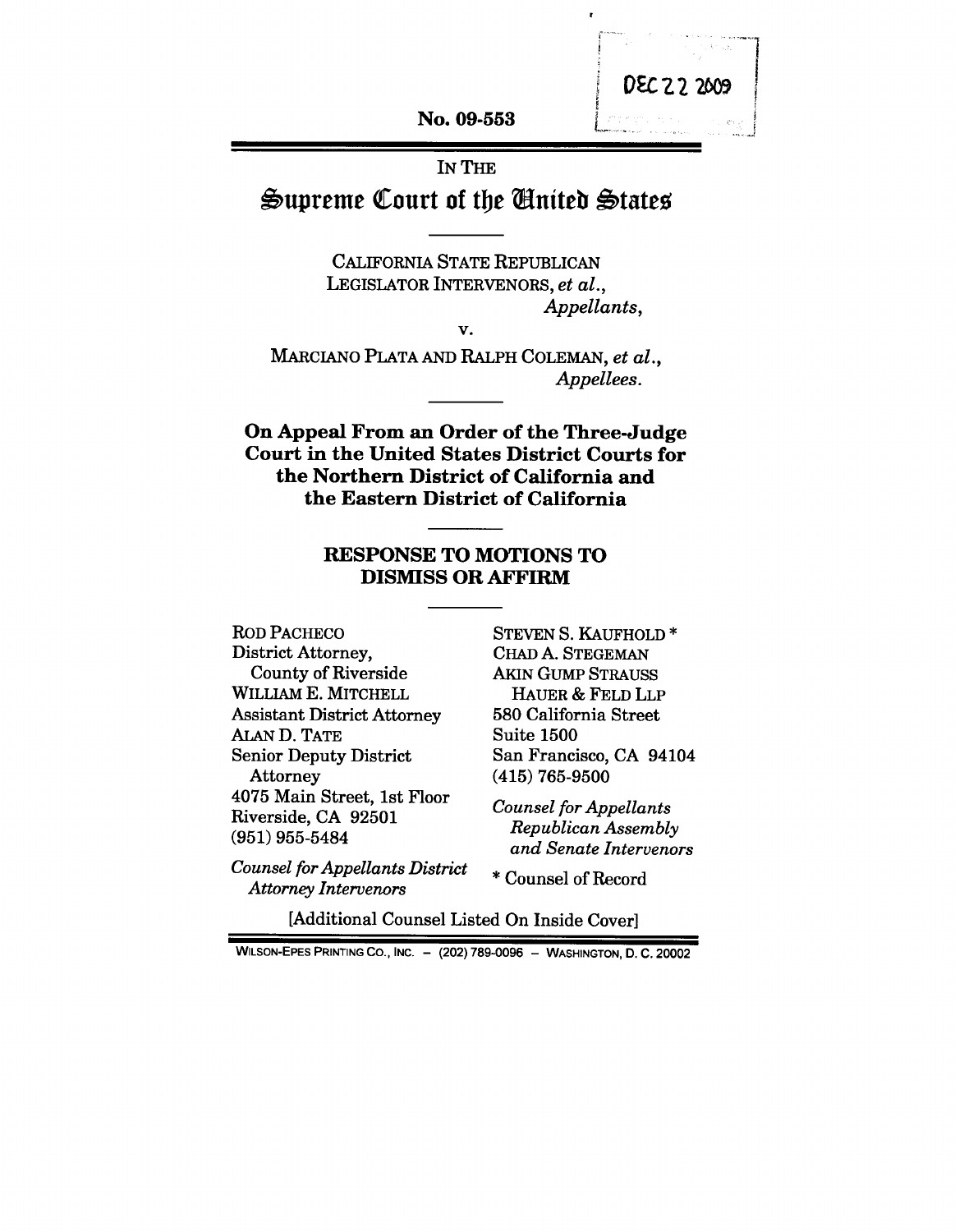MARTIN J. MAYER KIMBERLY HALL BARLOW IVY M. TSAI JONES & MAYER 3777 North Harbor Blvd. Fullerton, CA 92835 (714) 446-1400

 $\hat{\mathbf{r}}$ 

*Counsel for Appellants Sheriff,, Chief Probation Officer, Police Chief, and Corrections Intervenors*

December 22, 2009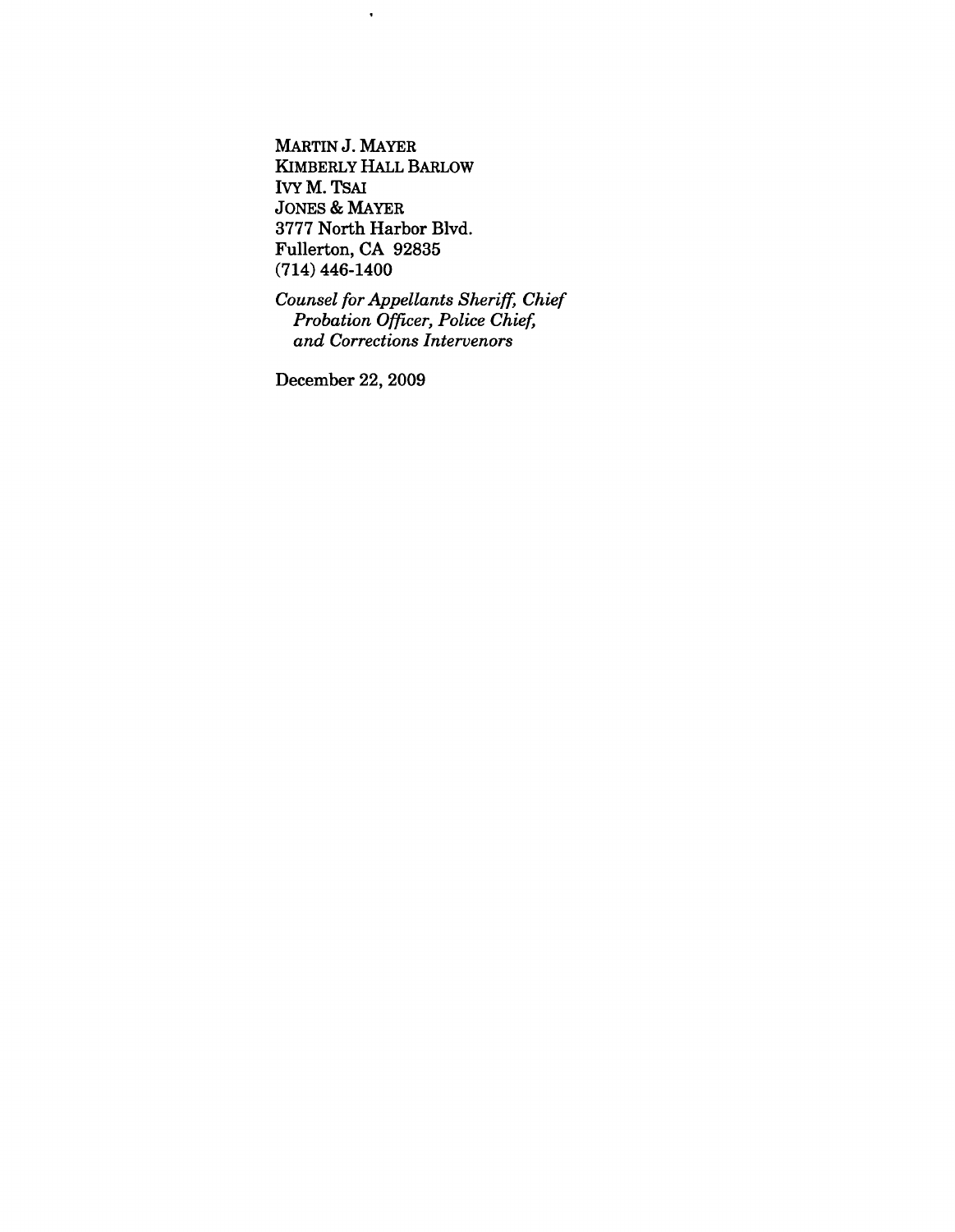## TABLE OF CONTENTS

 $\sim$ 

|                                                              | Page                |
|--------------------------------------------------------------|---------------------|
| TABLE OF AUTHORITIES                                         | $\ddot{\mathbf{i}}$ |
|                                                              | 1                   |
| THE QUESTIONS PRESENTED ARE                                  |                     |
|                                                              | $\overline{2}$      |
| I. THE PRISONER RELEASE ORDER<br>SHOULD NOT HAVE BEEN ISSUED |                     |
| BECAUSE THERE WAS NO SHOWING                                 |                     |
| THAT PAST VIOLATIONS WERE                                    |                     |
| CURRENT AND ONGOING AND                                      |                     |
| BECAUSE ALTERNATIVE REMEDIES                                 |                     |
|                                                              | 3                   |
| II.<br>THE PRISONER RELEASE ORDER                            |                     |
| FAILS TO SATISFY THE PLRA'S                                  |                     |
| REQUIREMENT THAT ANY SUCH                                    |                     |
| RELIEF BE BOTH NARROWLY                                      |                     |
| DRAWN AND THE LEAST INTRUSIVE                                |                     |
| MEANS TO REMEDY VIOLATION OF                                 |                     |
| THE FEDERAL RIGHT.                                           | 8                   |
| III. THE PRISONER RELEASE ORDER                              |                     |
| VIOLATES THE PLRA BECAUSE                                    |                     |
| IT NOT ONLY FAILS TO GIVE                                    |                     |
| SUBSTANTIAL WEIGHT TO ANY                                    |                     |
| ADVERSE IMPACT ON PUBLIC                                     |                     |
| SAFETY, IT AFFIRMATIVELY                                     |                     |
| THREATENS PUBLIC SAFETY                                      | 11                  |
|                                                              | 12                  |

(i)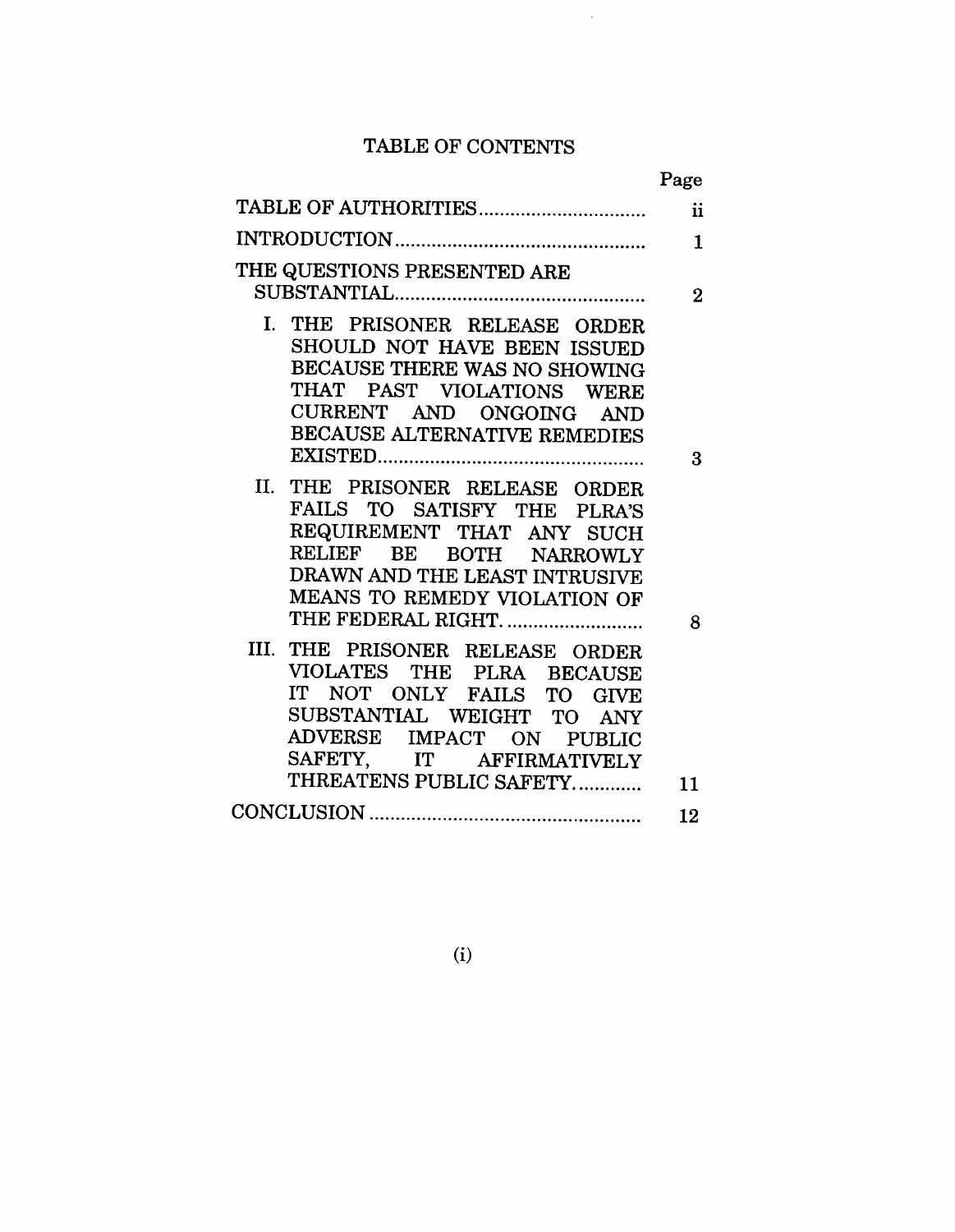# TABLE OF AUTHORITIES

| <b>CASES</b>                              | Page |
|-------------------------------------------|------|
| Hines v. Anderson, 547 F.3d 915 (8th Cir. | 9    |
| <b>STATUTES</b>                           |      |
|                                           |      |
| <b>OTHER AUTHORITY</b>                    |      |
|                                           |      |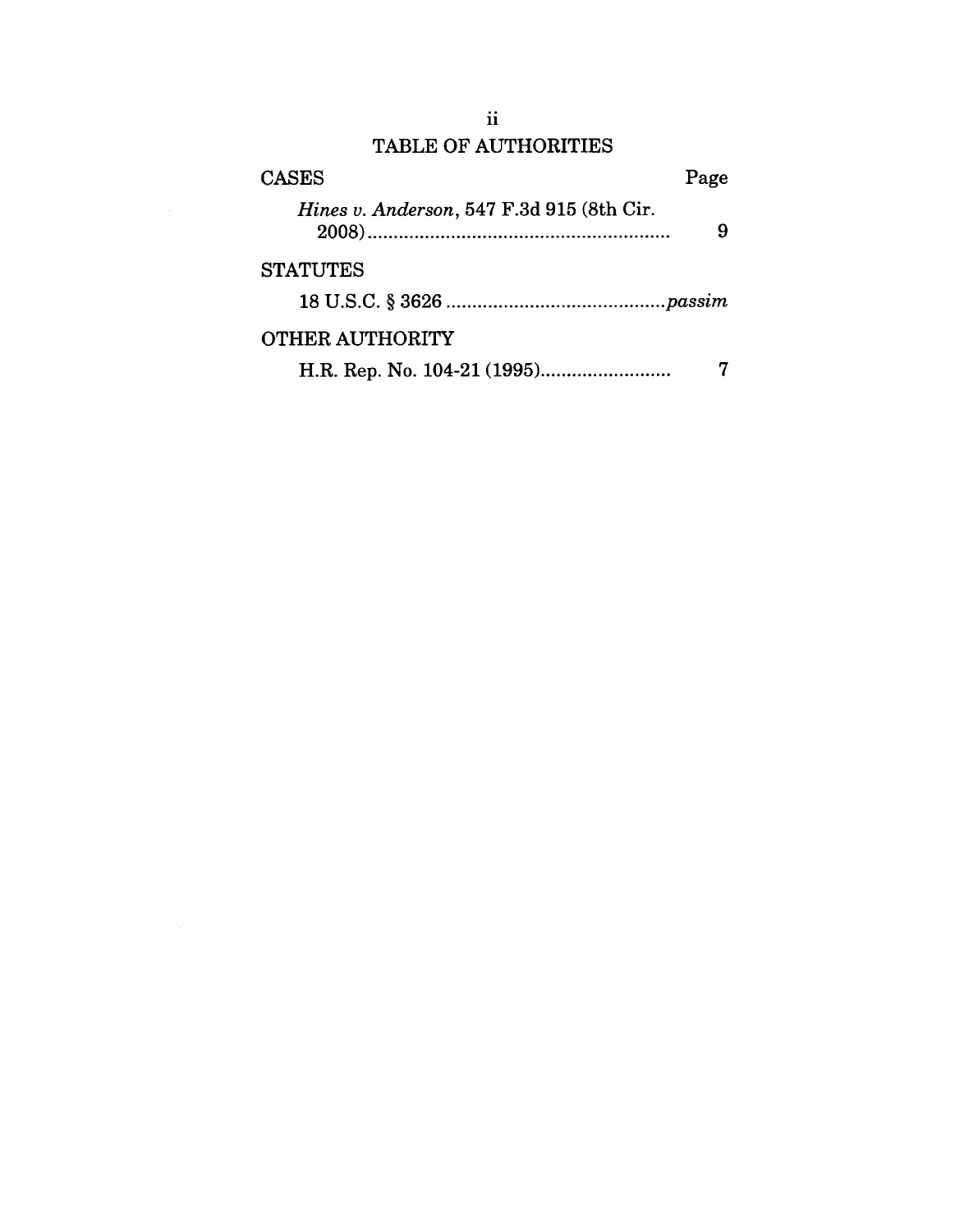#### **INTRODUCTION**

This appeal challenges the first prisoner release order made over a defendant's objection since the enactment of the Prison Litigation Reform Act, 18 U.S.C. § 3626 ("PLRA'). The Prisoner Release Order mandates the release or non-incarceration of approximately 46,000 inmates in the California prison system over the next two years. The order is unprecedented in scope and magnitude and gravely threatens public safety in California.

Appellants' (hereinafter "Appellant-Intervenors") Jurisdictional Statement presented substantial questions regarding the basis for the Prisoner Release Order and identified a series of legal errors committed by the three-judge court below. Specifically, the court misapplied the "primary cause" analysis by simply assuming that overcrowding was the primary cause of ongoing constitutional violations while barring evidence and argument to show the absence of such alleged violations. Second, the court found there was no alternative to a prisoner release order notwithstanding compelling evidence to the contrary from its own Receiver and others. Third, the court found the 46,000-inmate Prisoner Release Order to be narrowly-tailored despite the fact that the vast majority of inmates benefitting from such an order would not be class members. Fourth, the court failed to give substantial weight to public safety in issuing the Prisoner Release Order.

In response, Appellees and the Appellee-Intervenor claim the questions presented are not substantial, that the appeal is premature and that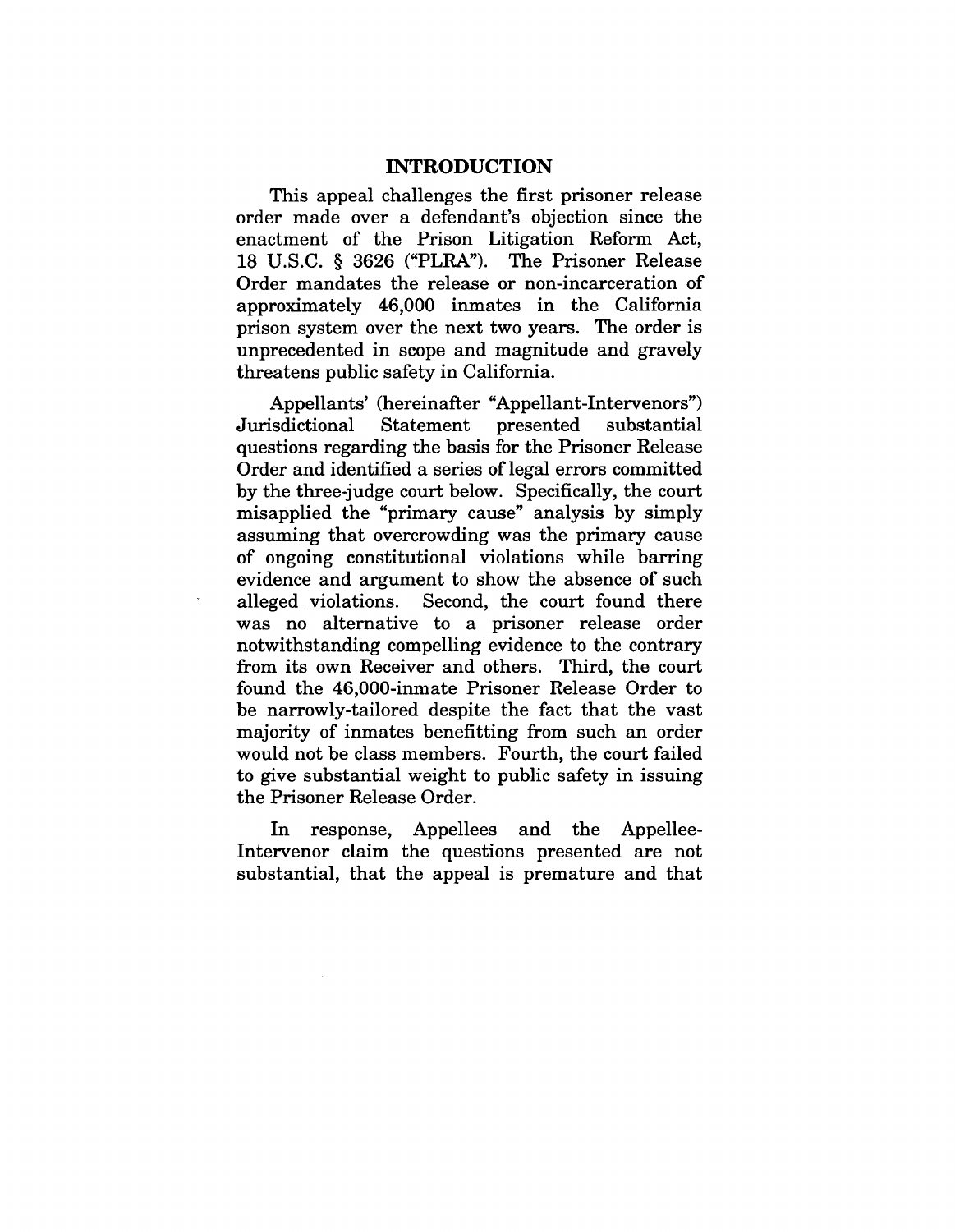the decision below should be summarily affirmed. They are wrong on all three claims.<sup>1</sup>

#### **THE QUESTIONS PRESENTED ARE SUBSTANTIAL**

The legal questions presented are substantial because the system-wide Prisoner Release Order remains unnecessary and imposes an unacceptable level of risk to public safety in California. Under the PLRA, federal courts may issue release orders only under the most limited of circumstances. The PLRA serves to protect the ability of states to operate and maintain their own criminal justice systems and preserves traditional notions of federalism as they relate to the protection of public safety.

The Prisoner Release Order issued below specifically raises legal questions relating to (1) interpretation of the PLRA's requirement that overcrowding must be shown to be the "primary cause" of constitutional violations; (2) interpretation of the PLRA's requirement that no alternative to a release order exists and that any such order must be narrowly tailored; and (3) interpretation of the PLRA's requirement that substantial weight must be given to public safety in the consideration of any release order. As set forth in the Jurisdictional Statement, each of these questions alone is sufficiently

i Appellees and the Appellee-Intervenor assert that this appeal is premature because the court's order merely imposes a population cap and that the State develop a population reduction plan. Appellees' Motion at 1, 4; Appellee-Intervenor's Motion at 13. These arguments are disingenuous, and Appellant-Intervenors agree with and incorporate by reference, the State's comments on this topic at section 1 pages 2-4 of its Brief Opposing Joint Motion to Dismiss or Affirm, filed in Case No. 09-416. The appeal is ripe for adjudication by this Court.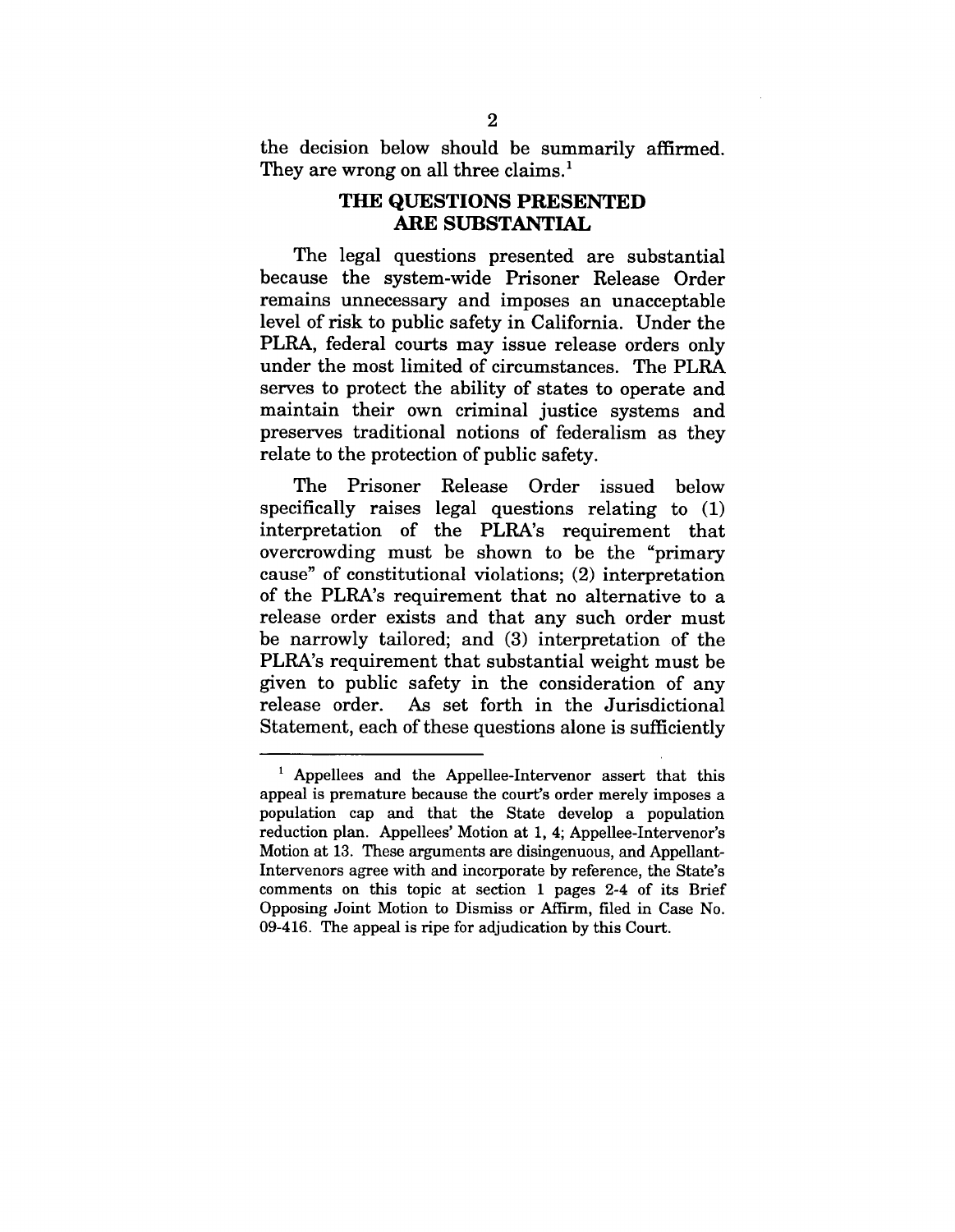substantial to necessitate the notation of probable jurisdiction by the Court and nothing in Appellees' or Appellee-Intervenor's Motions to Dismiss or Affirm changes that fact. $^2$ 

**I. THE PRISONER RELEASE ORDER SHOULD BECAUSE THERE WAS** NO SHOWING THAT PAST VIOLATIONS WERE CURRENT AND ONGOING AND BECAUSE ALTERNATIVE **REMEDIES EXISTED.**

Under the PLRA, a three-judge court "shall enter a prisoner release order only if the court finds by clear and convincing evidence that  $-$  (i) crowding is the primary cause of the violation of a Federal right; and (ii) no other relief will remedy the violation of the Federal right." 18 U.S.C. § 3626(a)(3)(E).

The Prisoner Release Order issued below failed to meet either of these requirements. First, notwithstanding the fact that the PLRA is written in the present tense and permits issuance of prospective prisoner release orders only to correct current and ongoing violations of Federal rights, the three-judge court precluded the introduction of evidence and argument on the issue of whether past violations remained "current and ongoing" at the time of the trial. App. 78a n.42; *see also* App. 77a. Instead, the three-judge court simply assumed the continuation of "the previously identified constitutional violations[.]" App. 77a.<sup>3</sup> This was error, particularly in light of the

**<sup>2</sup>** Appellant-Intervenors address the Appellee-Intervenor's Motion only to the extent it directly addresses the substantial issues raised by the Jurisdictional Statement.

<sup>3</sup> Appellees' claim that "[t]he court's determination was firmly grounded in the current conditions," Appellees' Motion at 10, is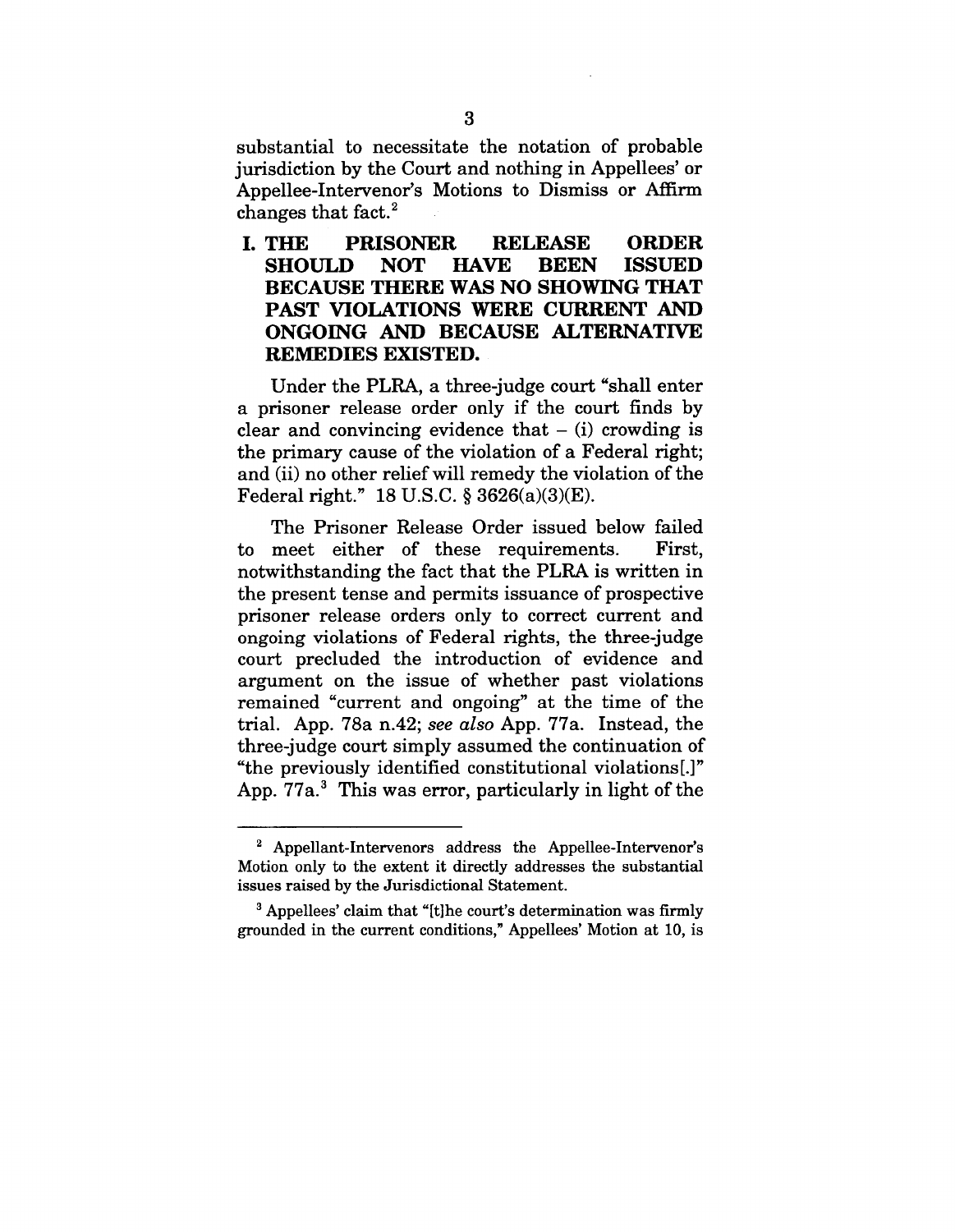fact that the last determination that any violation existed was already over two years old at the time the Prisoner Release Order was issued on August 4, 2009, and the determination was itself based on evidentiary hearings conducted on September 13, 1995 *(Coleman),* and June 9, 2005 *(Plata). See* App. 23a, 33a.

In response, Appellees assert that "Intervenors do not take issue with the three-judge court's conclusion that it had no authority to make a determination whether the underlying conditions are constitutional." Appellees' Motion at 7, n. 1. This assertion is simply wrong and unsupported by the record. Indeed, the Appellant-Intervenors maintained throughout the proceeding below that the three-judge court not only had the authority to make such a determination, but indeed that it is a necessary part of the "primary cause" analysis under the PLRA for the three-judge court to determine whether previously-identified constitutional violations remain current and ongoing. Legislator Intervenors' Trial Brief at 8-9 (E.D. Cal./N.D. Cal. Nov. 3, 2008) *(Coleman* Docket No. 3263; *Plata* Docket No. 1760); Trial Tr. at 57:11-17 (E.D. Cal./N.D. Cal. Nov. 18, 2008) *(Coleman* Docket No. 3541.2; *Plata* Docket No. 1829).

belied by the court's stated resolution not to make any independent determination of current unconstitutionality. The court's refusal to do so presents a question of law for this Court. This is particularly troubling given statements by the court's own Receiver specifically indicating he can bring the prison system into constitutional compliance, evidence regarding efforts being made by the Receiver to do so over several years, yet the court refusing to allow discovery on the Receiver. *See infra* at 6-7.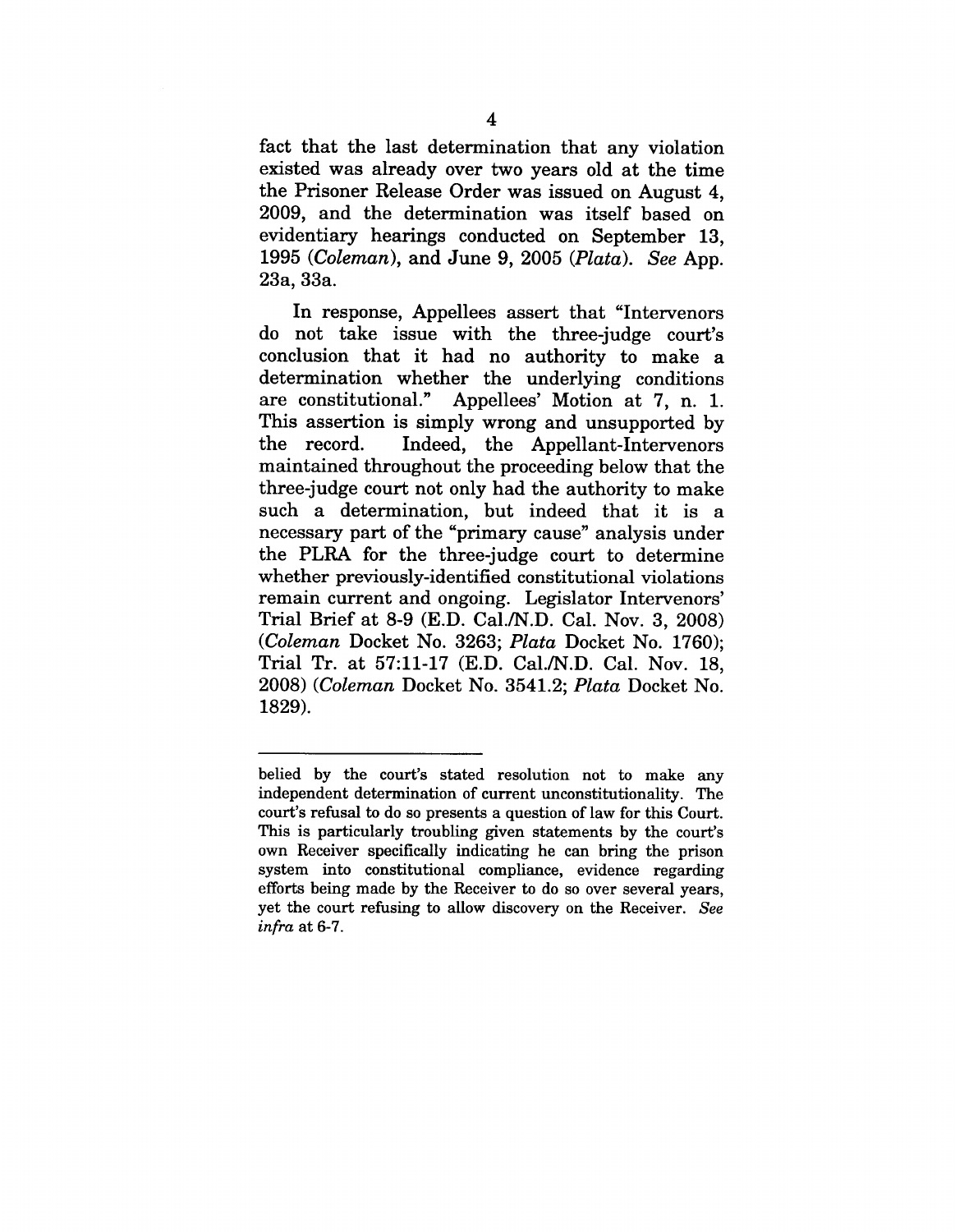It remains uncontested that the three-judge court plainly refused to make a determination regarding whether any current constitutional violations existed at the time that it issued the Prisoner Release Order. App. 78a n.42; Pre-Trial Hr'g Tr. at 28:16-29:2 (E.D. Cal./N.D. Cal. Nov. 10, 2008) *(Coleman* Docket No. 3541.1; *Plata* Docket No. 1786); Trial Tr. at 6:24-7:9 (E.D. Cal./N.D. Cal. Nov. 18, 2008) *(Coleman* Docket No. 3541.2; *Plata* Docket No. 1829). Appellees instead claim that the Appellant-Intervenors fail to identify a single item of evidence that was offered but excluded. Appellees' Motion at 6, 11. Appellees omit that when the Legislator-Intervenor's counsel attempted to raise the issue at trial and describe the evidence that the Appellant-Intervenors would offer, the court forcefully refused to consider such evidence and confirmed its view that the record had been made on the issue. Trial Tr. at 57:11-58:13 (E.D. Cal./N.D. Cal. Nov. 18, 2008) *(Coleman* Docket No. 3541.2; *Plata* Docket No. 1829) ("Twice this court has said we will not receive that evidence [of the absence of current constitutional violations]. You have made as clear a record as you can.") This refusal - whether based on perceived lack of authority or for some other reason - violated the PLRA, which requires a timely determination that overcrowding is the primary cause of current constitutional violations, not a determination that overcrowding may have caused violations some time in the past.

Second, a prisoner release order may issue only if a plaintiff demonstrates - by clear and convincing evidence - that "no other relief will remedy the violation of the Federal right." 18 U.S.C.  $§ 3626(a)(3)(E)$ . At trial, the Appellant-Intervenors introduced evidence of alternatives to a prisoner release order, including the alternative of permitting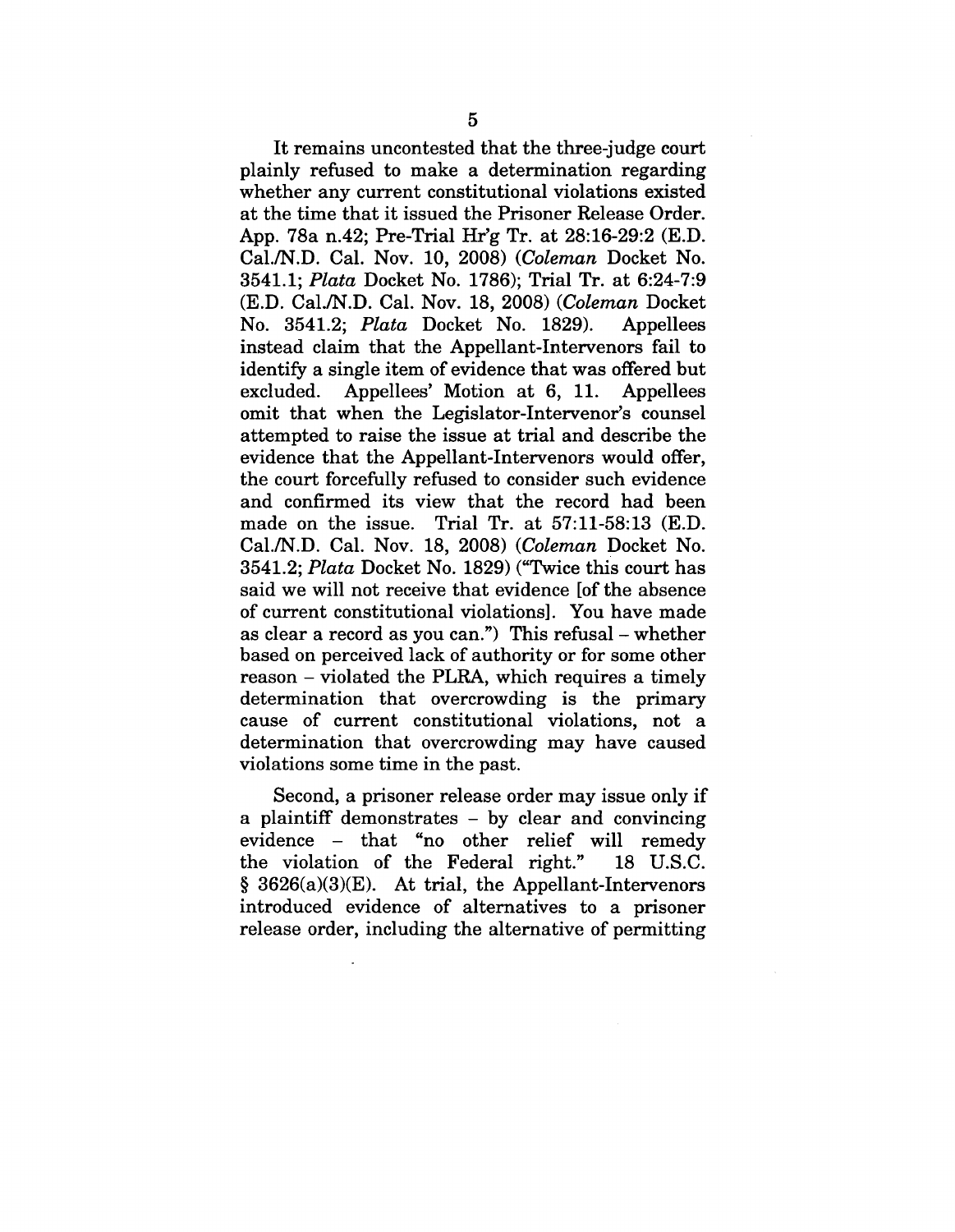the court-appointed Receiver to continue his work in the California prison system. Trial Tr. at 2382:15- 2386:7, 2465:11-2466:24 (E.D. Cal./N.D. Cal. Dec. 12, 2008) *(Coleman* Docket No. 3541.12; *Plata* Docket No. 1939). Most importantly, however, they introduced compelling evidence from the court's Receiver that is simply impossible to reconcile with the three-judge court's conclusion that a release order was necessary and that no alternative existed.

Specifically, the *Plata* Receiver stated that under his control, the California prison systems could provide constitutional levels of care regardless of population. He stated in a public address that "I'm just not seeing difficulty in providing medical services no matter what the population is." Trial Declaration of Assemblymember Todd Spitzer,  $\parallel$  28 and Exhibit D thereto, at 30:00 minutes (E.D. Cal./N.D. Cal. Oct. 30, 2008) *(Coleman* Docket No. 3173; *Plata* Docket No. 1656). The Receiver continued, stating "we believe we can provide constitutional levels of care no matter what the population is." *Id.* at 31:20 minutes.

Appellees seek to diminish the significance of the Receiver evidence as "out-of-context excerpts from an out-of-court talk given by the Receiver.  $\ldots$ . Appellees' Motion at 12. As a preliminary matter, the parties were limited to "out-of-court" evidence because the three-judge court refused to permit discovery on the Receiver and refused to have him testify in court. *See* Protective Order re Deposition of Receiver (E.D. Cal./N.D. Cal. Nov. 29, 2007) *(Coleman* Docket No. 2577; *Plata* Docket No. 988). Moreover, the evidence was not taken out of context as the Legislator-Intervenors provided the threejudge court and all parties with the full recording of the Receiver's statements. Trial Declaration of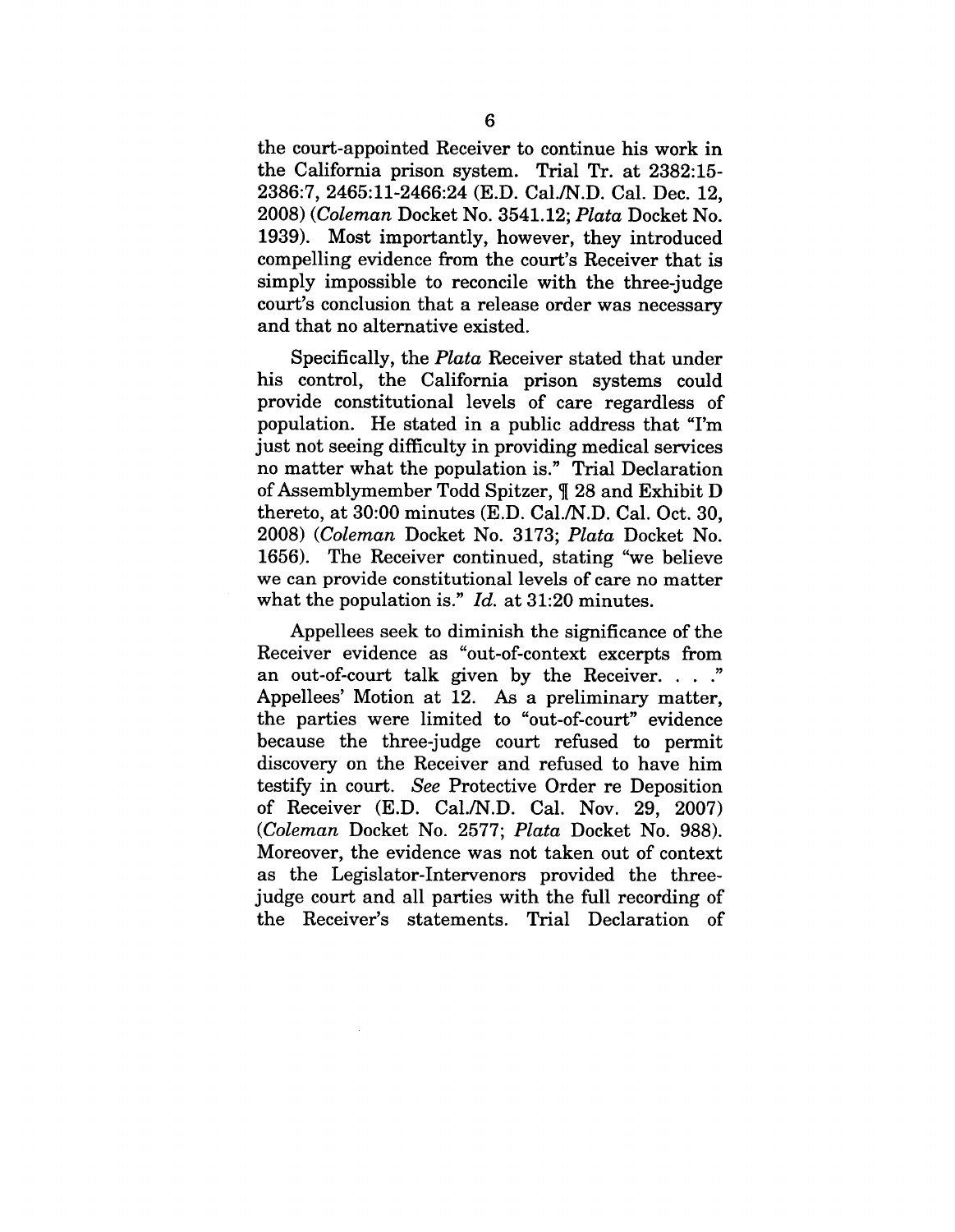Assemblymember Todd Spitzer,  $\parallel$  28 and Exhibit D thereto, (E.D. Cal./N.D. Cal. Oct. 30, 2008) *(Coleman* Docket No. 3173; *Plata* Docket No. 1656). Finally, Appellees' citation to additional statements by the Receiver that "because frankly everything in the prisons is made more difficult by overcrowding .... I have no doubt that the conditions of overcrowding, by itself, contributes to greater morbidity," *(id.)* does not diminish the viability of continuing the Receiver's work or justify issuance of the Prisoner Release Order. Even if crowded conditions make alternative relief "more difficult," that does not mean that alternatives do not exist. The Receiver's unqualified statement that his office is capable of providing constitutional levels of care "no matter what the population is," *(id.)* underscores this point.

Congress intended a prisoner release order be "the remedy of last resort." H.R.Rep. No. 104-21, at 25 (1995). Here, the Prisoner Release Order was issued notwithstanding compelling evidence from the person in the best position to know - the current Receiver - that constitutional levels of care can be provided without a release order. Accordingly, the Prisoner Release Order fails to comply with the PLRA's requirement that such release orders may be issued only when "no other relief will remedy the violation of the Federal right." 18 U.S.C.  $§ 3626(a)(3)(E).<sup>4</sup>$ 

<sup>4</sup> In addition to continuing the work of the Receiver and Special Master, defendants and the Appellant-Intervenors offered evidence of other alternative remedies to correct any constitutional violations including, but not limited to increased hiring of medical, mental health and custodial staff, increased construction of facilities and full implementation of AB 900 (bipartisan legislative authorizing billions of dollars in increased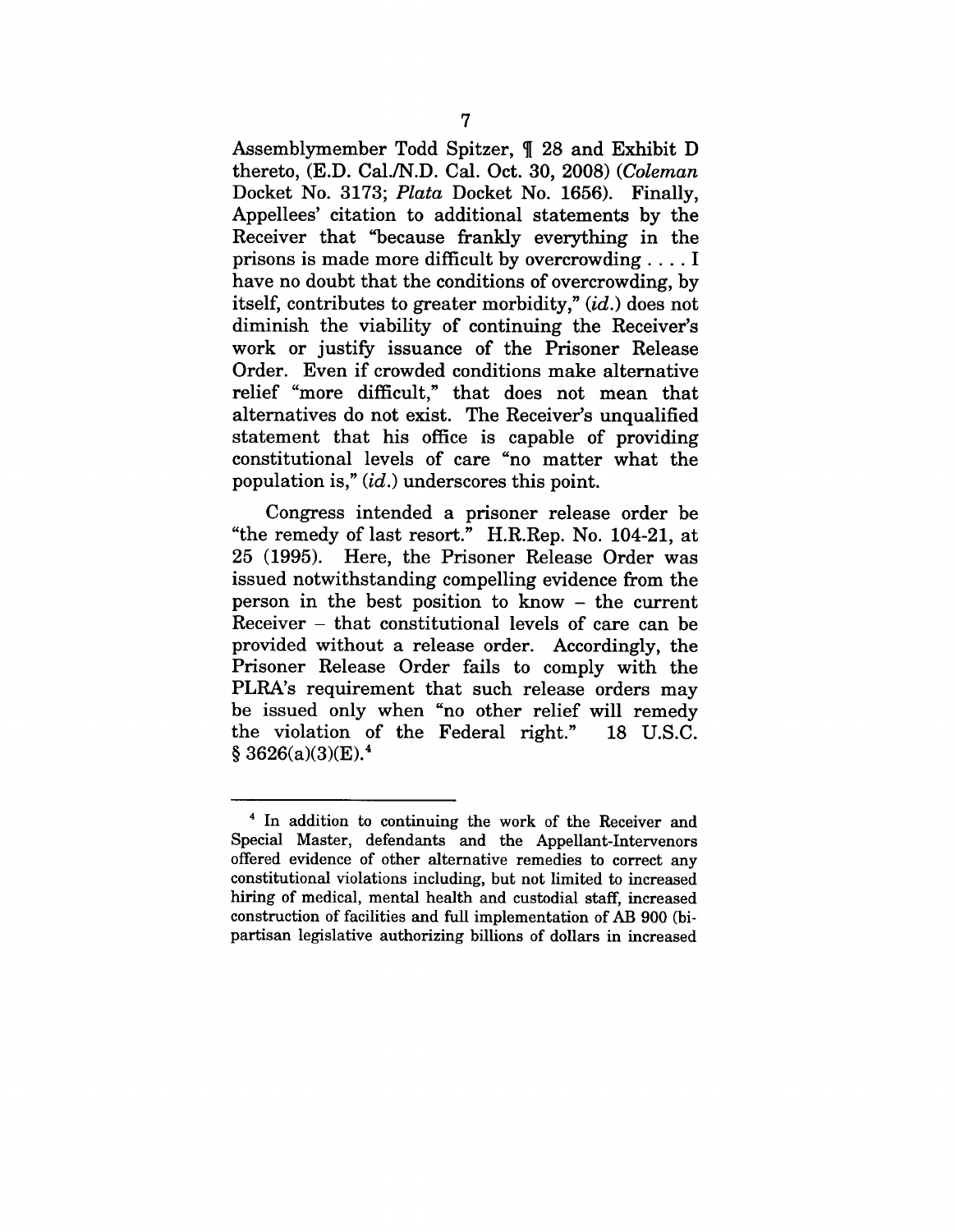### **II.THE PRISONER RELEASE ORDER FAILS TO SATISFY THE PLRA'S REQUIREMENT THAT ANY SUCH RELIEF BE BOTH NARROWLY** DRAWN AND **THE LEAST**  $\bf{INTR}$ **USIVE VIOLATION OF THE FEDERAL RIGHT.**

Any prisoner release order issued pursuant to the PLRA is valid only if the order "is narrowly drawn, extends no further than necessary to correct the violation of the Federal right, and is the least intrusive means necessary to correct the violation of the Federal right." 18 U.S.C. § 3826(a)(1)(A). The Prisoner Release Order here fails to meet this requirement in four separate respects.

First, the three-judge court refused to consider whether previously-identified constitutional violations

resources for the California prison system). Trial Tr. at 1678:10-1680:17 (E.D. Cal./N.D. Cal. Dec. 10, 2008) *(Coleman* Docket No. 3541.9; *Plata* Docket No. 1920); Trial Tr. at 1892: 14- 1911:1 (E.D. Cal./N.D. Cal. Dec. 11, 2008) *(Coleman* Docket No. 3541.10; *Plata* Docket No. 1929); Trial Tr. at 2726:13- 2735:8 (E.D. Cal./N.D. Cal. Dec. 22, 2008) *(Coleman* Docket No. 3541.14; *Plata* Docket No. 1972). With respect to the prison transfers to out-of-state or federal custody, Appellees claim that these alternatives constitute prisoner release orders because they would direct the release of inmates from a prison. Appellees' Motion at 17. This argument ignores the fact that any such transferred inmates would remain in custody. Finally, Appellees assert incorrectly that the Appellant-Intervenors "do not contest *any* of the three-judge court's findings rejecting the alternatives to a prisoner release order that were proposed by the State." Appellees' Motion at 18 (emphasis in original). On the contrary, the Appellant-Intervenors believe that the threejudge court improperly rejected a number of viable alternatives including increased hiring, increased construction of facilities and continuance of the work of the Receiver and Special Master among other alternatives.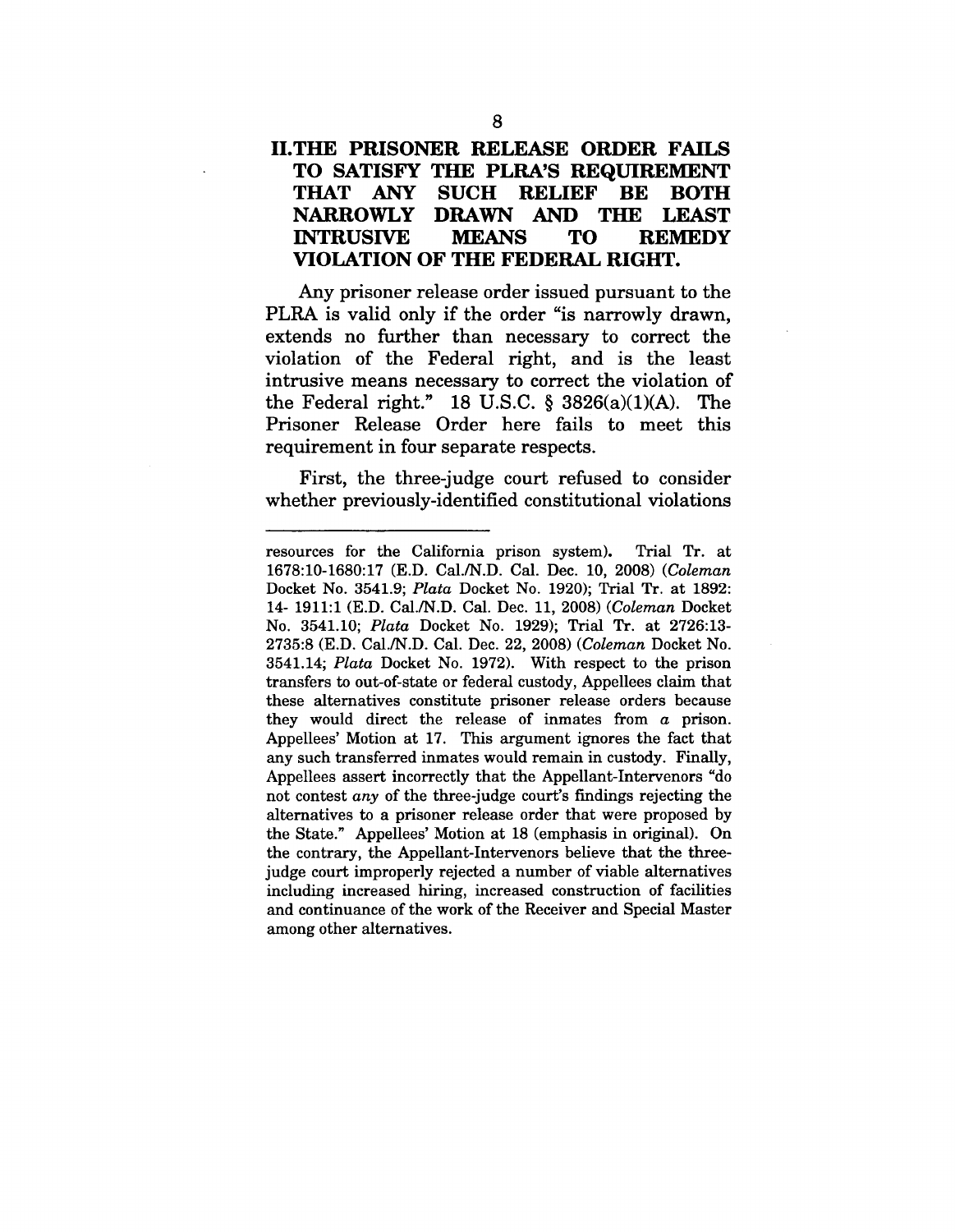existed at the time of trial and the scope of such violations, if any. Nor did the three-judge court endeavor to determine which, if any, of the 33 facilities within the California prison system currently fail to provide constitutional levels of care. The result is an overbroad and overreaching release order that fails to adequately address current conditions.

Second, under 18 U.S.C.  $\S$  3826(a)(1)(A) any relief must "extend no further than necessary to correct the violation of the Federal right of a particular plaintiff or plaintiffs." *See Hines v. Anderson,* 547 F.3d 915, 922 (8th Cir. 2008) (affirming dismissal of an order under the PLRA that was not tailored to the specific violation at issue because it addressed medical conditions generally rather than "a particular medical issue that existed at the time."). Appellees fail to cite or distinguish *Hines* asserting instead that the Appellant-Intervenors do not contest the threejudge court's finding that a "systemwide remedy is appropriate." Appellees' Motion at 20. This is not so. The PLRA requires that any relief be targeted on current violations of the constitutional rights of "a particular plaintiff or plaintiffs." 18 U.S.C.  $§$  3826(a)(1)(A). Accordingly, no basis exists for a systemwide release order that goes far beyond what is necessary to address current violations of the rights of specific class members, if any.

Third, under the PLRA, a narrowly-tailored order would focus directly and exclusively on medical and mental health issues such as staffing ratios, equipment and facilities, and record-keeping. Appellees respond by asserting incorrectly that the Appellant-Intervenors do not contest a conclusion of the three-judge court that "[o]ther forms of relief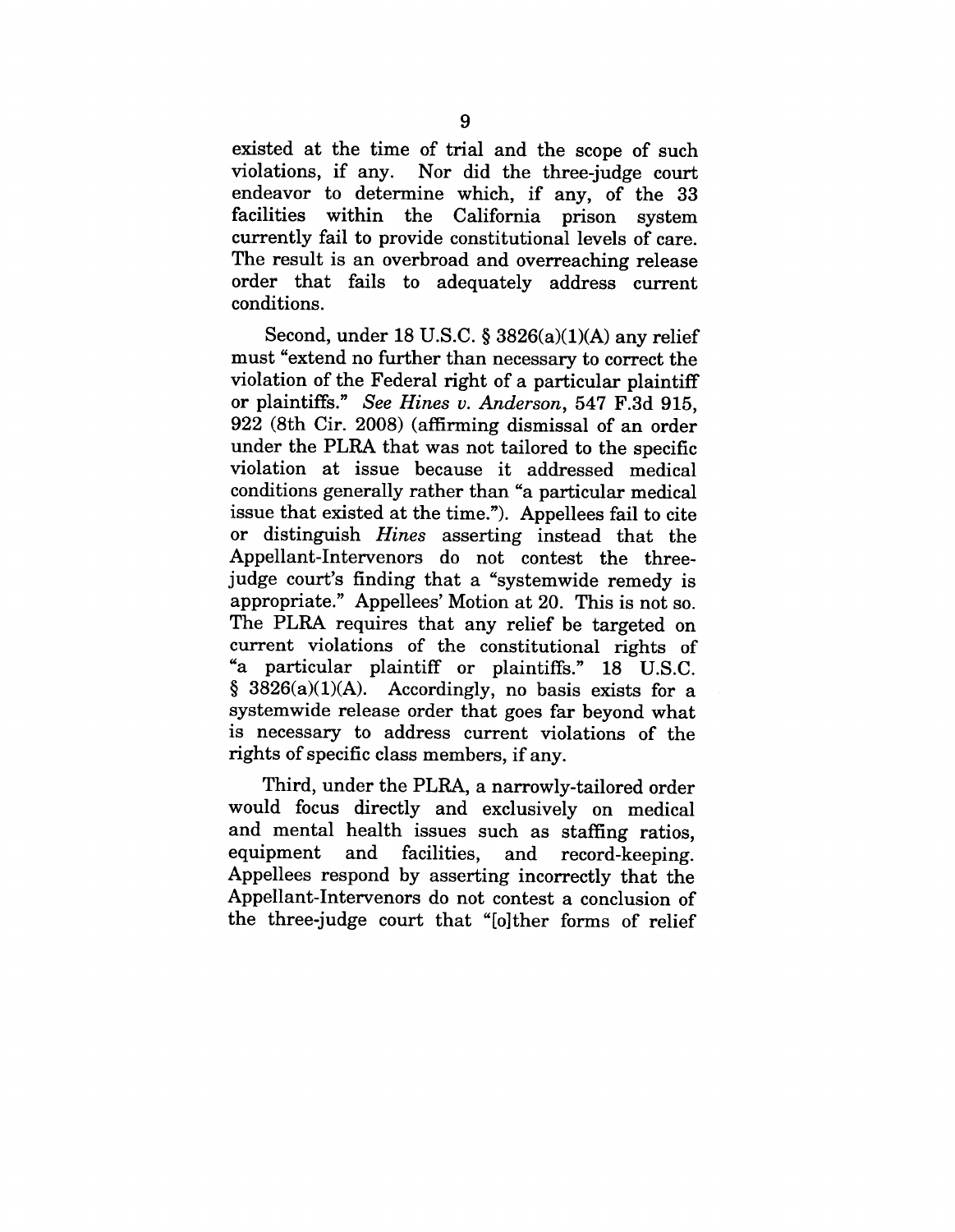[other than reducing the prison population] are either unrealistic or depend upon a reduction in prison overcrowding for their success." Appellees' Motion at 22. Not only do the Appellant-Intervenors contest the conclusion that a release order is necessary to provide constitutional levels of care, that view is supported by the court's own Receiver who stated plainly his ability to provide constitutional care "no matter what the population is." Spitzer Trial Decl., *supra, ~[* 28 and Exhibit D, at 30:00 minutes (E.D. Cal./N.D. Cal. Oct. 30, 2008) *(Coleman* Docket No. 3173; *Plata* Docket No. 1656); *see also id.* at 31:20 minutes ("We believe we can provide constitutional levels of care no matter what the population is.")

Fourth, the Prisoner Release Order sets a mandatory population cap of 137.5% of the correctional system's "design capacity" over two years regardless of whether any alleged constitutional violations<br>are abated. Appellees offer assurances that this Appellees offer assurances that this overbreadth presents no issue because the threejudge court retained jurisdiction "to consider any modifications [to the population reduction plan] made<br>necessary by changed circumstances." Appellees' necessary by changed circumstances." Motion at 23. This assurance clashes directly with the three-judge court's determination that it lacked authority to determine whether any constitutional violations continued at the time of trial and Appellees' assertion that issues including "whether prospective relief should be maintained or terminated, are questions reserved to the single judge district courts." Appellees' Motion at 7. For this reason as well, it is crucial that the overbreadth of the release order be addressed at this time.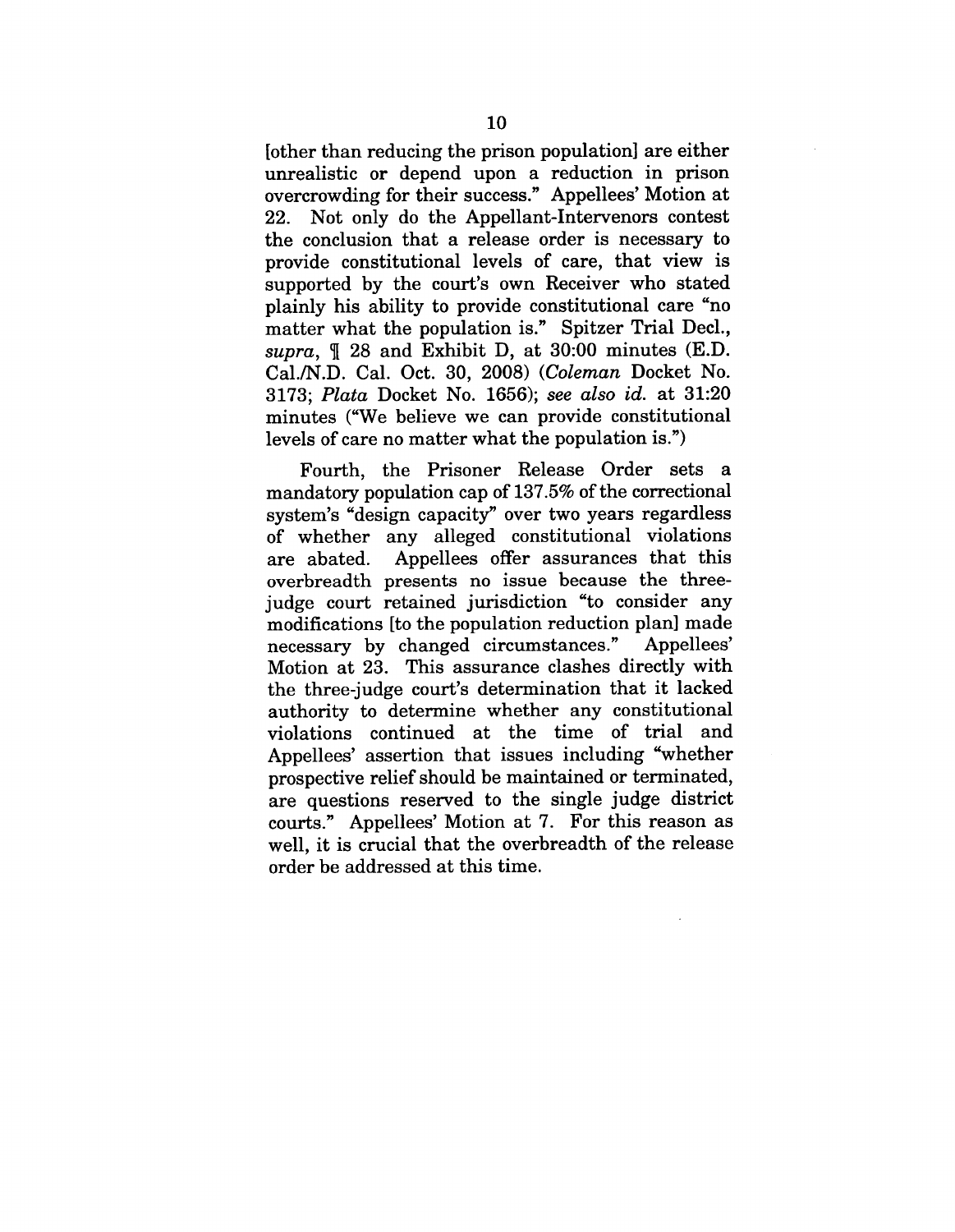## **III. THE PRISONER RELEASE ORDER VIOLATES THE PLRA BECAUSE IT NOT** ONLY FAILS WEIGHT TO ANY ADVERSE IMPACT ON<br>PUBLIC SAFETY, IT AFFIRMATIVELY PUBLIC SAFETY, IT AFFIRMATIVELY THREATENS PUBLIC SAFETY.

Appellees acknowledge, as they must, that Congress intended release orders as "the remedy of last resort." However, they fail to grasp the impact that the release of 46,000 prisoners would have on public safety in California. Instead, they assert that it is hypothetically possible to reduce prison population without adversely impacting public safety. Appellees' Motion at 24.

However, the issue is not whether it is metaphysically possible to reduce prison population in some minimal amount and maintain safety, the question is whether substantial weight has been given to the adverse impact on public safety that will result from the release of 46,000 inmates. No release order of this magnitude has previously been ordered, much less implemented safely. Tellingly, neither the three-judge court nor the Appellees address these realities in defending the largest Prisoner Release Order in this country's history.